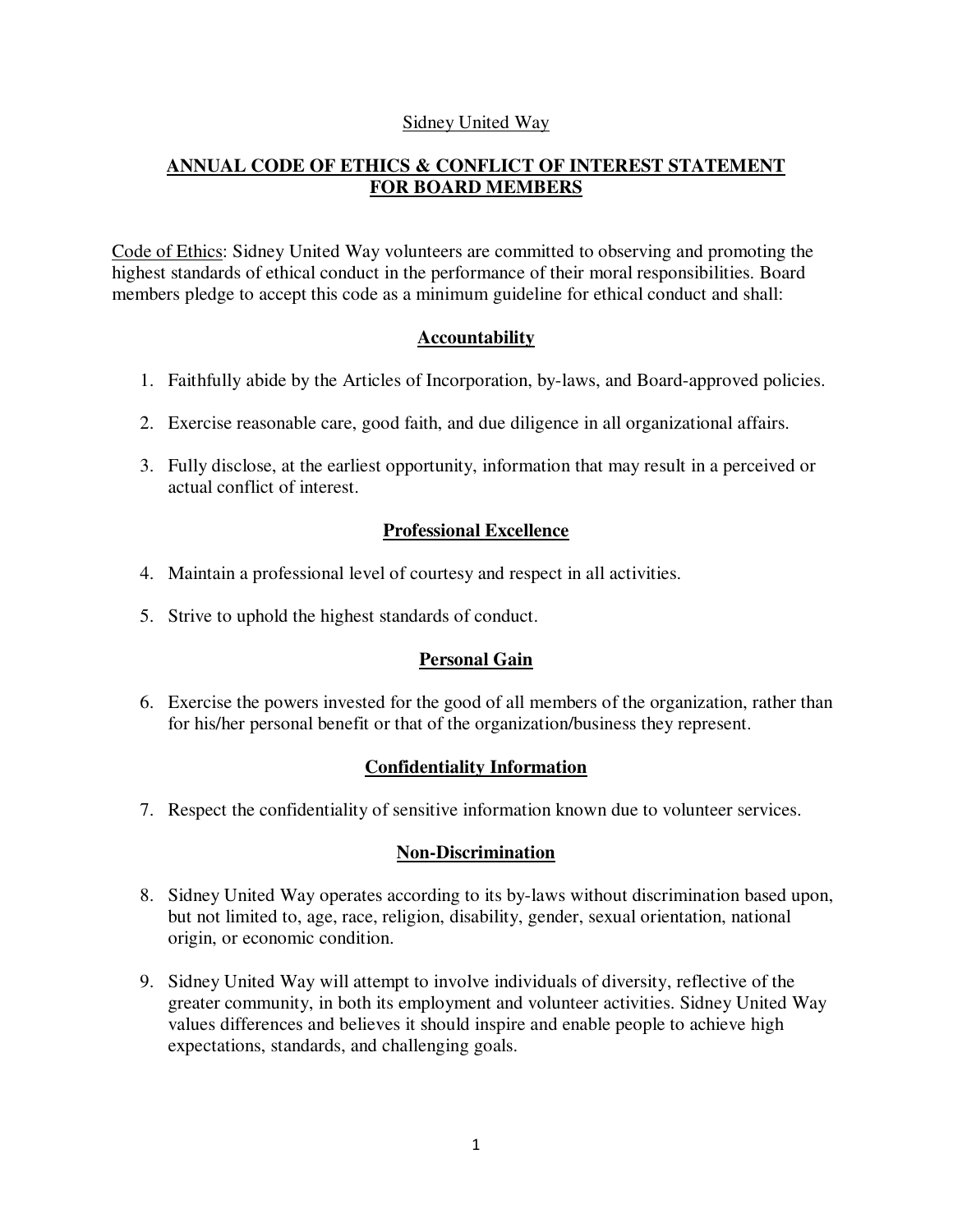**Conflict of Interest Statement**: A conflict of interest exists when a matter to be enacted upon by the Board of Directors or an acting subcommittee of the board confers a direct, substantial benefit to any director, business or agency from which the director of the board derives an income or has authority in governance.

- 1. A director shall abstain from voting on any matter before the board which places him or her in a conflict of interest, particularly in regards to matters involving member agencies.
- 2. Prior to voting on matters in which a potential conflict of interest exists for any director, the board chair shall inquire whether any director of the board desires to abstain from voting because of a conflict of interest, and any director of the board shall declare that he or she abstains from voting due to a conflict of interest. Prior to voting on any matter, a director of the board may be requested by another director of the board to abstain from voting due to a conflict of interest. If the challenged director refuses to abstain from voting as requested, the board chair shall immediately call for a vote of the directors to determine whether the challenged director is in conflict of interest and shall be required to abstain from voting on the matter before the board. If a two-thirds (2/3) majority of the directors present votes to require abstention of the challenged director, the director shall not be permitted to vote.